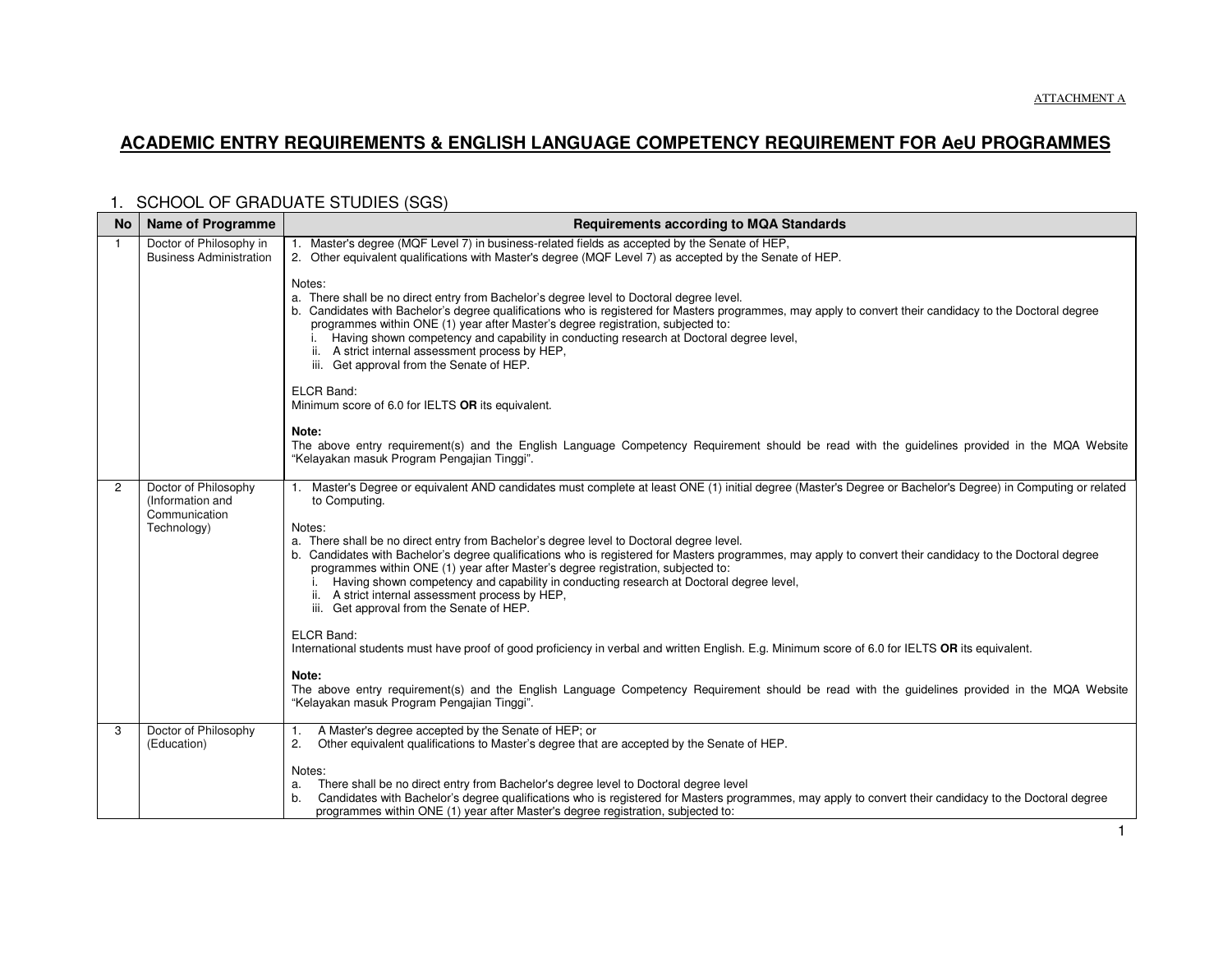|   |                                                                                          | Having shown competency and capability in conducting research at Doctoral degree level<br>i.<br>Regorous internal evaluation by the HEP<br>ii.<br>iii. Approval by the Senate of HEP.<br>ELCR Band:<br>Minimum score for TOEFL PBT 410-433 / TOEFL IBT 34-40 OR Minimum score of 5.0 for IELTS OR Pearson Test of English PTE 36 OR Cambridge English:<br>Advance (CAE) 160 OR Cambridge English: Proficiency (CPE) 180 OR Malaysian University English Test (MUET Band 3).<br>Note:<br>The above entry requirement(s) and the English Language Competency Requirement should be read with the guidelines provided in the MQA Website<br>"Kelayakan masuk Program Pengajian Tinggi".                                                                                                                                                                                                                                                                                                                                             |
|---|------------------------------------------------------------------------------------------|----------------------------------------------------------------------------------------------------------------------------------------------------------------------------------------------------------------------------------------------------------------------------------------------------------------------------------------------------------------------------------------------------------------------------------------------------------------------------------------------------------------------------------------------------------------------------------------------------------------------------------------------------------------------------------------------------------------------------------------------------------------------------------------------------------------------------------------------------------------------------------------------------------------------------------------------------------------------------------------------------------------------------------|
| 4 | Doctor of Philosophy in<br>Finance<br>Previously known as<br><b>Industrial Doctorate</b> | A Master's degree accepted by the Senate of HEP; or<br>1.<br>2 <sup>2</sup><br>Other equivalent qualifications to Master's degree that are accepted by the Senate of HEP.<br>Notes:<br>a. There shall be no direct entry from Bachelor's degree level to Doctoral degree level<br>b. Candidates with Bachelor's degree qualifications who is registered for Masters programmes, may apply to convert their candidacy to the Doctoral degree<br>programmes within ONE (1) year after Master's degree registration, subjected to:<br>Having shown competency and capability in conducting research at Doctoral degree level<br>Regorous internal evaluation by the HEP<br>ii.<br>iii. Approval by the Senate of HEP.<br>ELCR Band:<br>Minimum score of 6.5 for IELTS OR its equivalent.<br>Note:                                                                                                                                                                                                                                   |
|   |                                                                                          | The above entry requirement(s) and the English Language Competency Requirement should be read with the guidelines provided in the MQA Website<br>"Kelayakan masuk Program Pengajian Tinggi".                                                                                                                                                                                                                                                                                                                                                                                                                                                                                                                                                                                                                                                                                                                                                                                                                                     |
| 5 | Doctor of Philosophy<br>(Humanities)                                                     | A Master's degree accepted by the Senate of HEP; or<br>1.<br>Other equivalent qualifications to Master's degree that are accepted by the Senate of HEP.<br>2.<br>Notes:<br>There shall be no direct entry from Bachelor's degree level to Doctoral degree level<br>a.<br>Candidates with Bachelor's degree qualifications who is registered for Masters programmes, may apply to convert their candidacy to the Doctoral degree<br>b.<br>programmes within ONE (1) year after Master's degree registration, subjected to:<br>Having shown competency and capability in conducting research at Doctoral degree level<br>i.<br>Regorous internal evaluation by the HEP<br>ii.<br>iii. Approval by the Senate of HEP.<br>ELCR Band:<br>Minimum score of 600 for TOEFL OR Minimum score of 6.0 for IELTS OR its equivalent.<br>Note:<br>The above entry requirement(s) and the English Language Competency Requirement should be read with the guidelines provided in the MQA Website<br>"Kelayakan masuk Program Pengajian Tinggi". |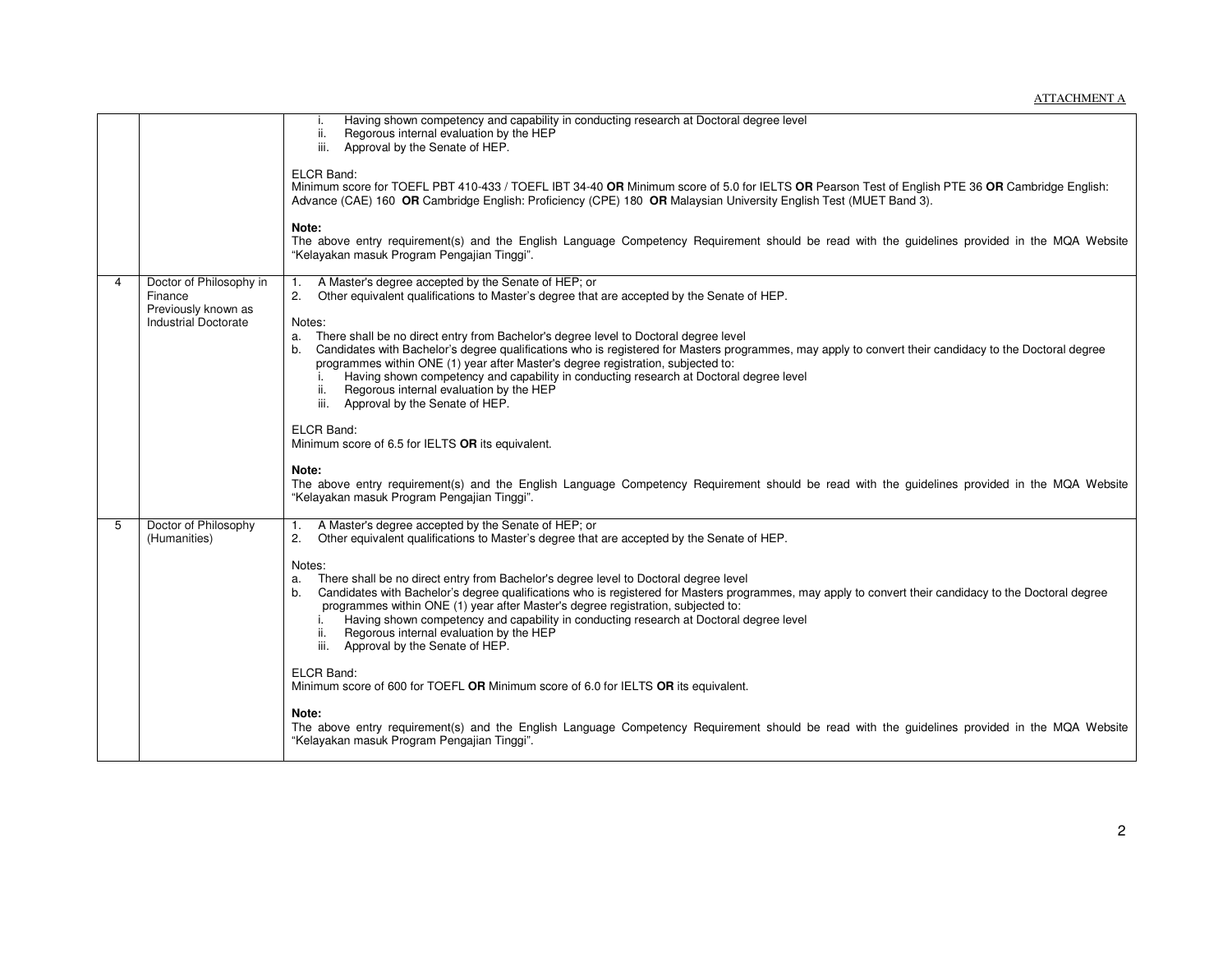| <b>No</b>             | Name of<br>Programme                                                                           | <b>Requirements according to MQA Standards</b>                                                                                                                                                                                                                                                                                                                                                                                                                                                                                                                                                                                                                |
|-----------------------|------------------------------------------------------------------------------------------------|---------------------------------------------------------------------------------------------------------------------------------------------------------------------------------------------------------------------------------------------------------------------------------------------------------------------------------------------------------------------------------------------------------------------------------------------------------------------------------------------------------------------------------------------------------------------------------------------------------------------------------------------------------------|
| -1<br>(6)             | Master of Social<br>Science                                                                    | A Bachelor's degree or its equivalent, with a minimum CGPA of 2.75, as accepted by the Senate of HEP,<br>1.<br>A Bachelor's degree or its equivalent, with a minimum CGPA of 2.50 and not meeting CGPA of 2.75 can be accepted subject to rigorous internal assessment; or<br>2.<br>3. A Bachelor's degree or its equivalent, not meeting CGPA of 2.50, can be accepted subject to a minimum five (5) years working experience in relavant field.                                                                                                                                                                                                             |
|                       |                                                                                                | ELCR Band:<br>Minimum score of 600 for TOEFL OR Minimum score of 6.0 for IELTS OR its equivalent.                                                                                                                                                                                                                                                                                                                                                                                                                                                                                                                                                             |
|                       |                                                                                                | Note:<br>The above entry requirement(s) and the English Language Competency Requirement should be read with the guidelines provided in the MQA Website "Kelayakan<br>masuk Program Pengajian Tinggi".                                                                                                                                                                                                                                                                                                                                                                                                                                                         |
| $\overline{2}$<br>(7) | Bachelor of<br>Education<br>(Teaching Islamic<br>Studies in<br>Primary School)<br>with Honours | 1. STPM or equivalent qualifications with at least Grade C (CGPA 2.0) in two (2) subjects; or<br>2. STAM (Grade Jayyid) or<br>3. UEC with at least Grade B in five (5) subjects; or<br>4. A Matriculation / Foundation Program from any IPTA / IPTS / Institution authorized to offer foundation programs with CGPA 2.00; or<br>5. A Diploma with at least CGPA of 2.00; or<br>6. Other equivalent qualifications recognised.                                                                                                                                                                                                                                 |
|                       |                                                                                                | <b>ELCR Band:</b><br>Minimum score for TOEFL PBT 410-433 / TOEFL IBT 34-40 OR Minimum score of 5.0 for IELTS OR Pearson Test of English PTE 36 OR Cambridge English:<br>Advance (CAE) 160 OR Cambridge English: Proficiency (CPE) 180 OR Malaysian University English Test (MUET Band 3).                                                                                                                                                                                                                                                                                                                                                                     |
|                       |                                                                                                | Note:<br>The above entry requirement(s) and the English Language Competency Requirement should be read with the guidelines provided in the MQA Website "Kelayakan<br>masuk Program Pengajian Tinggi".                                                                                                                                                                                                                                                                                                                                                                                                                                                         |
| 3<br>(8)              | <b>Bachelor of Arts</b><br>(Honours) in<br>Graphic Design                                      | 1. STPM or equivalent qualifications with minimum Grade C (CGPA 2.0) in two (2) subjects; or<br>2. STAM (Grade Jayyid); or<br>3. UEC with minimum Grade B in five (5) subjects; or<br>4. A Matriculation / Foundation Program or equivalent qualifications with minimum CGPA of 2.00; or<br>5. A Diploma with minimum CGPA of 2.00; or<br>6. Other equivalent qualifications recognised.                                                                                                                                                                                                                                                                      |
|                       |                                                                                                | <b>ELCR Band:</b><br>Minimum score for TOEFL PBT 410-433 / TOEFL IBT 34-40 OR Minimum score of 5.0 for IELTS OR Pearson Test of English PTE 36 OR Cambridge English:<br>Advance (CAE) 160 OR Cambridge English: Proficiency (CPE) 180 OR Malaysian University English Test (MUET Band 3).                                                                                                                                                                                                                                                                                                                                                                     |
|                       |                                                                                                | Note:<br>The above entry requirement(s) and the English Language Competency Requirement should be read with the guidelines provided in the MQA Website "Kelayakan<br>masuk Program Pengajian Tinggi".                                                                                                                                                                                                                                                                                                                                                                                                                                                         |
| 4<br>(9)              | Diploma in<br><b>Islamic Studies</b>                                                           | SPM / SPMV with at least three (3) credits AND a pass in one (1) of Arabic Language subjects or one (1) of Islamic Studies subjects; or<br>1.<br>O-Level with at least Grade C in three (3) subjects and pass in one (1) of Arabic Language subjects or one (1) of Islamic Studies subjects; or<br>2.<br>3. A Certificate in Islamic Studies or related fields (MQF Level 3) with minimum CGPA of 2.00; or<br>4. A STPM or equivalent qualifications with at least Grade C (CGPA 2.00) in one (1) subject; and<br>• Pass in one (1) of Arabic Language subjects or one (1) of Islamic Studies subjects at SPM level or STPM; or<br>5. STAM (Grade Magbul); or |
|                       |                                                                                                |                                                                                                                                                                                                                                                                                                                                                                                                                                                                                                                                                                                                                                                               |

# 2. SCHOOL OF ARTS, HUMANITIES & SOCIAL SCIENCES (SAHUSS)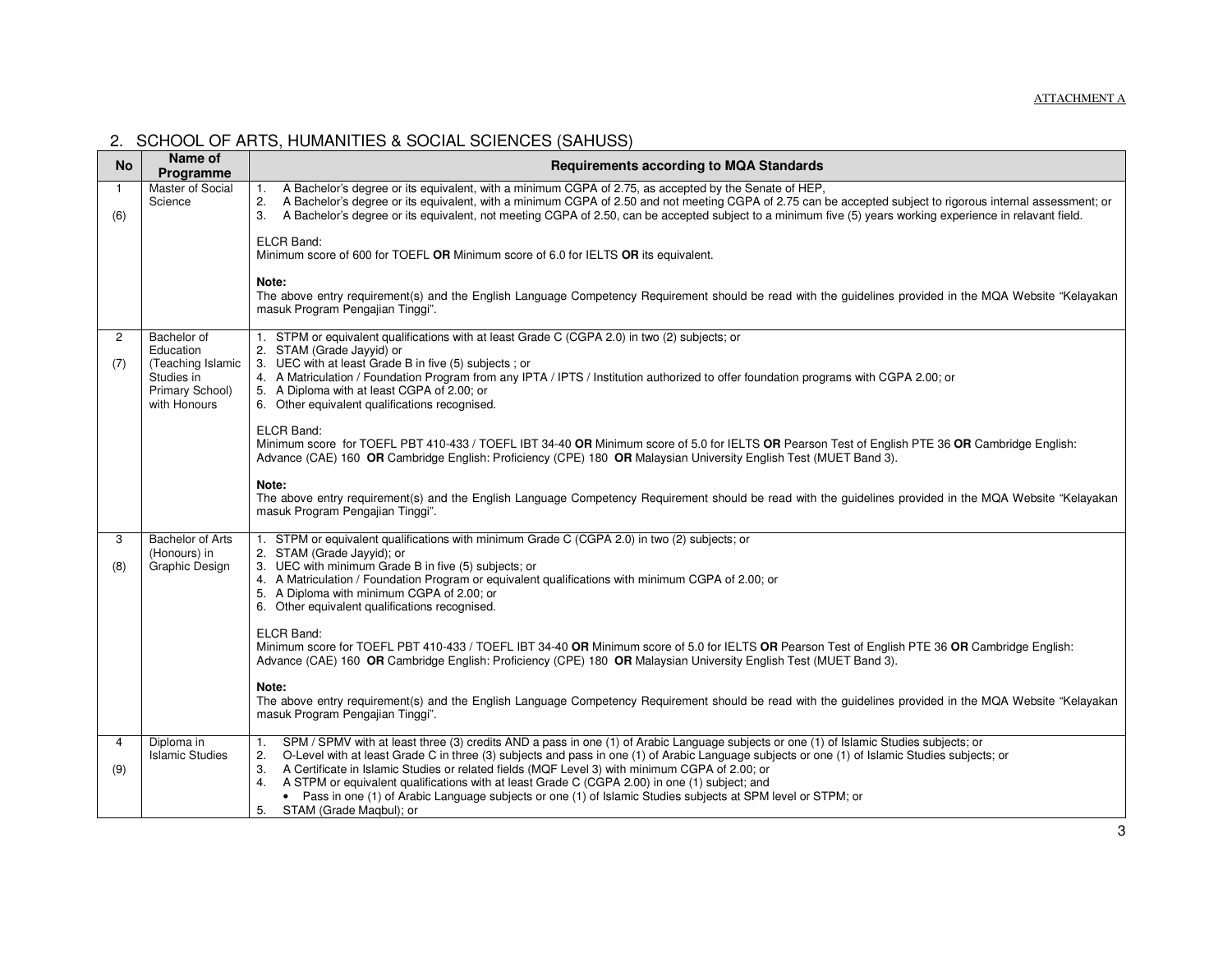|  | Other equivalent qualifications recognised.<br>6.                                                                                                                                                                                                                              |
|--|--------------------------------------------------------------------------------------------------------------------------------------------------------------------------------------------------------------------------------------------------------------------------------|
|  | ELCR Band:<br>Minimum score for TOEFL PBT 397 / TOEFL IBT 30-31 OR Minimum score of 4.0 for IELTS OR Pearson Test of English PTE 30 OR Cambridge English: Advance<br>(CAE) 160 OR Cambridge English: Proficiency (CPE) 180 OR Malaysian University English Test (MUET Band 2). |
|  | Note:<br>The above entry requirement(s) and the English Language Competency Requirement should be read with the quidelines provided in the MQA Website "Kelayakan<br>masuk Program Pengajian Tinggi".                                                                          |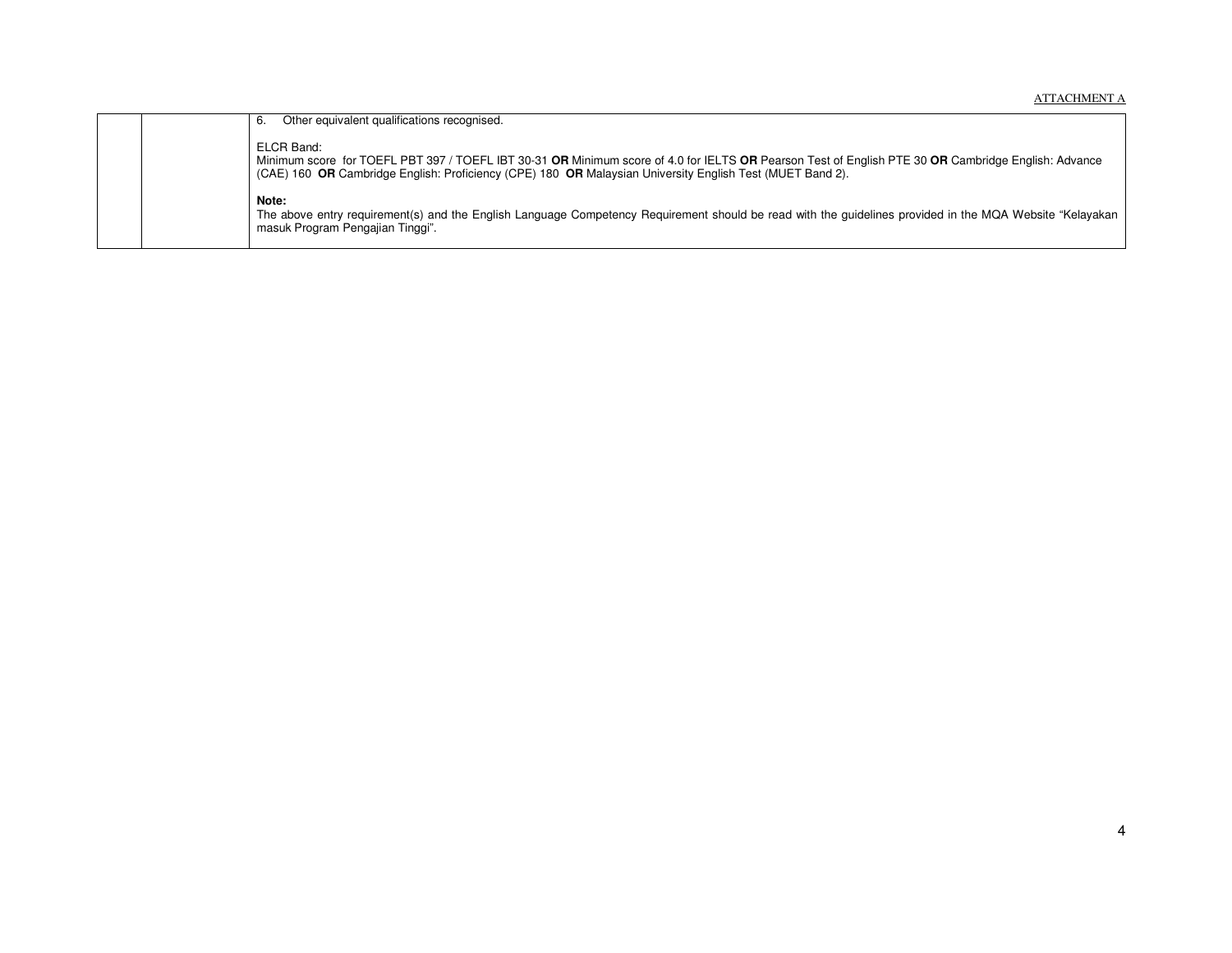| <b>No</b>              | Name of<br>Programme                                                                          | <b>Requirements according to MQA Standards</b>                                                                                                                                                                                                                                                                                                                                                                                 |
|------------------------|-----------------------------------------------------------------------------------------------|--------------------------------------------------------------------------------------------------------------------------------------------------------------------------------------------------------------------------------------------------------------------------------------------------------------------------------------------------------------------------------------------------------------------------------|
| $\mathbf{1}$<br>(10)   | Master of<br>Education                                                                        | A Bachelor's degree or equivalent qualifications with minimum CGPA of 2.50, as accepted by the Senate of HEP,<br>1.<br>2. A Bachelor's degree or equivalent qualifications with CGPA below of 2.50 can be admitted subject to a minimum five (5) years working experience in related<br>fields.                                                                                                                                |
|                        |                                                                                               | ELCR Band:<br>Minimum score for TOEFL PBT 410-433 / TOEFL IBT 34-40 OR Minimum score of 5.0 for IELTS OR Pearson Test of English PTE 36 OR Cambridge English:<br>Advance (CAE) 160 OR Cambridge English: Proficiency (CPE) 180 OR Malaysian University English Test (MUET Band 3).                                                                                                                                             |
|                        |                                                                                               | Note:<br>The above entry requirement(s) and the English Language Competency Requirement should be read with the guidelines provided in the MQA Website "Kelayakan<br>masuk Program Pengajian Tinggi".                                                                                                                                                                                                                          |
| $\overline{2}$<br>(11) | Post-Graduate<br>Diploma in<br><b>Higher Education</b>                                        | A Bachelor's degree or equivalent qualifications with minimum CGPA of 2.75; or<br>$\mathbf{1}$ .<br>2.<br>Other equivalent qualifications recognised.                                                                                                                                                                                                                                                                          |
|                        | Teaching                                                                                      | ELCR Band:<br>Minimum score for TOEFL PBT 410-433 / TOEFL IBT 34-40 OR Minimum score of 5.0 for IELTS OR Pearson Test of English PTE 36 OR Cambridge English:<br>Advance (CAE) 160 OR Cambridge English: Proficiency (CPE) 180 OR Malaysian University English Test (MUET Band 3).                                                                                                                                             |
|                        |                                                                                               | Note:<br>The above entry requirement(s) and the English Language Competency Requirement should be read with the guidelines provided in the MQA Website "Kelayakan<br>masuk Program Pengajian Tinggi".                                                                                                                                                                                                                          |
| 3<br>(12)              | Bachelor Of<br><b>Education (Early</b><br>Childhood<br>Education)<br>Honours                  | 1. STPM or equivalent qualifications with at least Grade C (CGPA 2.0) in two (2) subjects; or<br>2. STAM (Grade Jayyid) or<br>3. UEC with at least Grade B in five (5) subjects; or<br>4. A Matriculation / Foundation Program from any IPTA / IPTS / Institution authorized to offer foundation programs with CGPA 2.00; or<br>5. A Diploma with at least CGPA of 2.00; or<br>6. Other equivalent qualifications recognised.  |
|                        |                                                                                               | ELCR Band:<br>Minimum score of 500 for TOEFL OR Minimum score of 5.0 for IELTS OR its equivalent.                                                                                                                                                                                                                                                                                                                              |
|                        |                                                                                               | Note:<br>The above entry requirement(s) and the English Language Competency Requirement should be read with the guidelines provided in the MQA Website "Kelayakan<br>masuk Program Pengajian Tinggi".                                                                                                                                                                                                                          |
| 4<br>(13)              | Bachelor of<br>Education<br>(Teaching Malay<br>Language in<br>Primary School)<br>with Honours | 1. STPM or equivalent qualifications with at least Grade C (CGPA 2.0) in two (2) subjects; or<br>2. STAM (Grade Jayyid) or<br>3. UEC with at least Grade B in five (5) subjects ; or<br>4. A Matriculation / Foundation Program from any IPTA / IPTS / Institution authorized to offer foundation programs with CGPA 2.00; or<br>5. A Diploma with at least CGPA of 2.00; or<br>6. Other equivalent qualifications recognised. |
|                        |                                                                                               | ELCR Band:<br>Minimum score for TOEFL PBT 410-433 / TOEFL IBT 34-40 OR Minimum score of 5.0 for IELTS OR Pearson Test of English PTE 36 OR Cambridge English:<br>Advance (CAE) 160 OR Cambridge English: Proficiency (CPE) 180 OR Malaysian University English Test (MUET Band 3).                                                                                                                                             |

### 3. SCHOOL OF EDUCATION & COGNITIVE SCIENCE (SECS)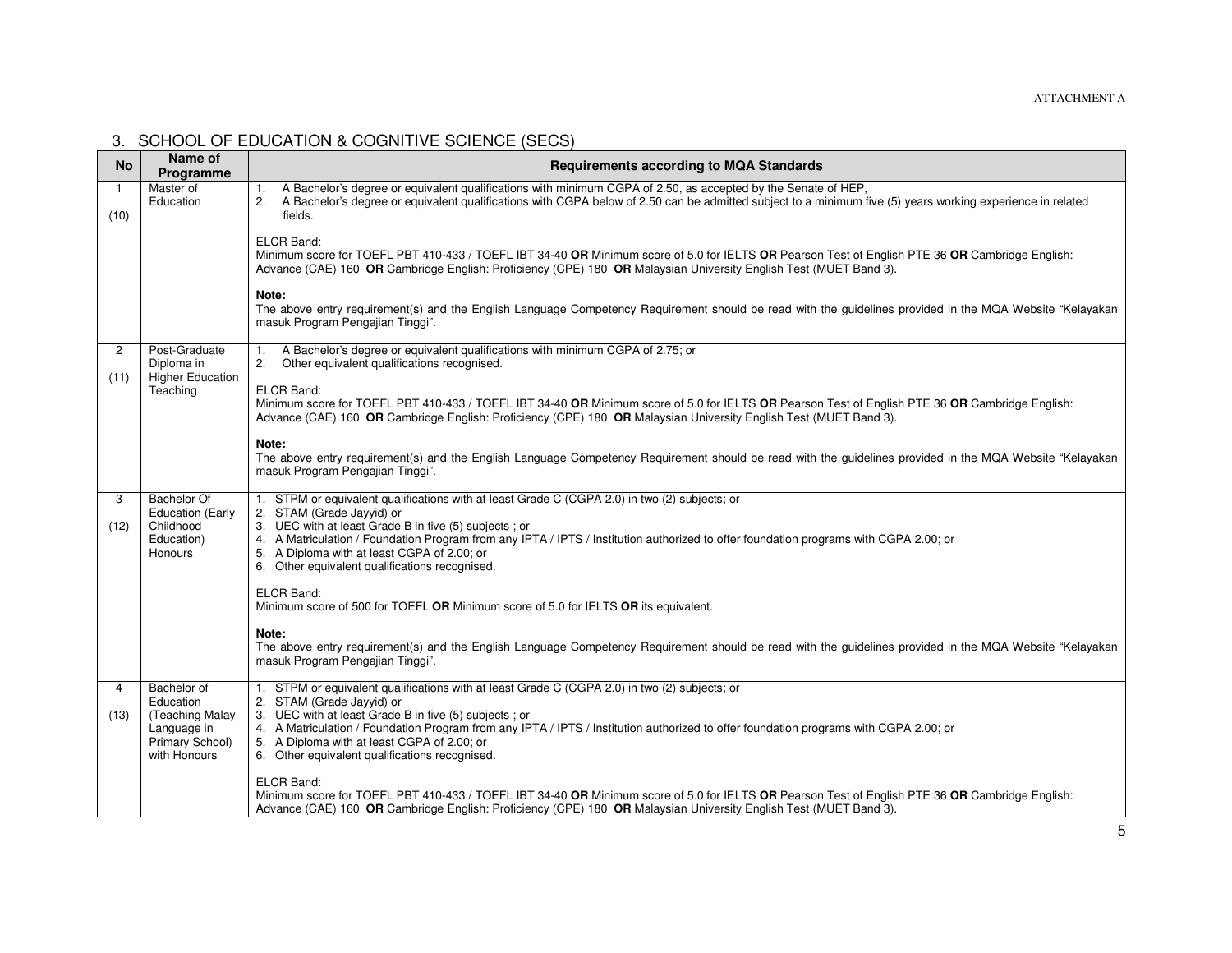|           |                                                        | Note:<br>The above entry requirement(s) and the English Language Competency Requirement should be read with the guidelines provided in the MQA Website "Kelayakan<br>masuk Program Pengajian Tinggi".                                                                                                                                                                                                                         |
|-----------|--------------------------------------------------------|-------------------------------------------------------------------------------------------------------------------------------------------------------------------------------------------------------------------------------------------------------------------------------------------------------------------------------------------------------------------------------------------------------------------------------|
| 5<br>(14) | Bachelor of<br>Education<br>(TESL) with<br>Honours     | 1. STPM or equivalent qualifications with at least Grade C (CGPA 2.0) in two (2) subjects; or<br>2. STAM (Grade Jayyid) or<br>3. UEC with at least Grade B in five (5) subjects; or<br>4. A Matriculation / Foundation Program from any IPTA / IPTS / Institution authorized to offer foundation programs with CGPA 2.00; or<br>5. A Diploma with at least CGPA of 2.00; or<br>6. Other equivalent qualifications recognised. |
|           |                                                        | ELCR Band:<br>Minimum score for TOEFL PBT 410-433 / TOEFL IBT 34-40 OR Minimum score of 5.0 for IELTS OR Pearson Test of English PTE 36 OR Cambridge English:<br>Advance (CAE) 160 OR Cambridge English: Proficiency (CPE) 180 OR Malaysian University English Test (MUET Band 3).                                                                                                                                            |
|           |                                                        | Note:<br>The above entry requirement(s) and the English Language Competency Requirement should be read with the guidelines provided in the MQA Website "Kelayakan<br>masuk Program Pengajian Tinggi".                                                                                                                                                                                                                         |
| 6<br>(15) | Graduate<br>Diploma in Early<br>Childhood<br>Education | 1. STPM or equivalent qualifications with at least Grade C (CGPA 2.0) in two (2) subjects; or<br>2. STAM (Grade Jayyid) or<br>3. UEC with at least Grade B in five (5) subjects; or<br>4. A Matriculation / Foundation Program from any IPTA / IPTS / Institution authorized to offer foundation programs with CGPA 2.00; or<br>5. A Diploma with at least CGPA of 2.00; or<br>6. Other equivalent qualifications recognised. |
|           |                                                        | <b>ELCR Band:</b><br>Minimum score of 500 for TOEFL OR Minimum score of 5.0 for IELTS OR its equivalent.                                                                                                                                                                                                                                                                                                                      |
|           |                                                        | Note:<br>The above entry requirement(s) and the English Language Competency Requirement should be read with the guidelines provided in the MQA Website "Kelayakan<br>masuk Program Pengajian Tinggi".                                                                                                                                                                                                                         |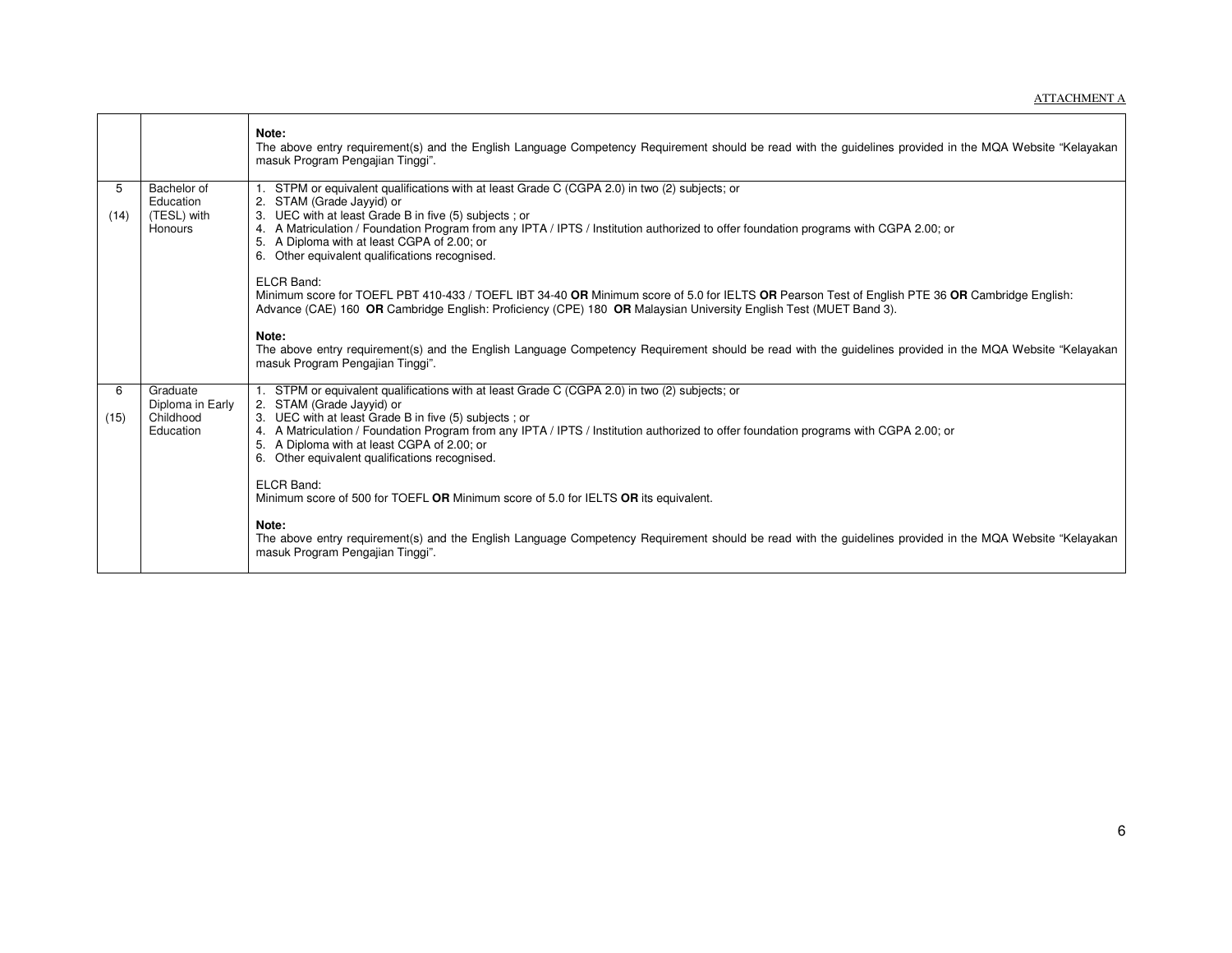### 4. SCHOOL OF SCIENCE & TECHNOLOGY (SST)

| <b>No</b>              | Name of<br>Programme                                                               | <b>Requirements according to MQA Standards</b>                                                                                                                                                                                                                                                                                                                                                                                                                                                                                                                                                                                                                                                                                                                                                                                                                                                                                                                                                                                                                                                                             |
|------------------------|------------------------------------------------------------------------------------|----------------------------------------------------------------------------------------------------------------------------------------------------------------------------------------------------------------------------------------------------------------------------------------------------------------------------------------------------------------------------------------------------------------------------------------------------------------------------------------------------------------------------------------------------------------------------------------------------------------------------------------------------------------------------------------------------------------------------------------------------------------------------------------------------------------------------------------------------------------------------------------------------------------------------------------------------------------------------------------------------------------------------------------------------------------------------------------------------------------------------|
| $\mathbf{1}$<br>(16)   | Master of<br>Information and<br>Communication<br>Technology                        | A Bachelor's degree or equivalent qualifications with minimum CGPA of 2.75; or<br>2.<br>A Bachelor's degree or equivalent qualifications with minimum CGPA of 2.50 but not reach CGPA of 2.75 can be admitted subject to a strict internal assessment<br>process: or<br>3. A Bachelor's degree or equivalent qualifications with CGPA below of 2.50 can be admitted subject to a minimum five (5) years working experience in related                                                                                                                                                                                                                                                                                                                                                                                                                                                                                                                                                                                                                                                                                      |
|                        | Management                                                                         | fields.<br>Note: For candidates who do not have a Bachelor of Computer Science, pre-requisite modules in Computing must be offered to prepare them for further study.<br>ELCR Band:<br>Minimum score for TOEFL PBT 410-433 / TOEFL IBT 34-40 OR Minimum score of 5.0 for IELTS OR Pearson Test of English PTE 36 OR Cambridge English:<br>Advance (CAE) 160 OR Cambridge English: Proficiency (CPE) 180 OR Malaysian University English Test (MUET Band 3).<br>Note:<br>The above entry requirement(s) and the English Language Competency Requirement should be read with the guidelines provided in the MQA Website "Kelayakan<br>masuk Program Pengajian Tinggi".                                                                                                                                                                                                                                                                                                                                                                                                                                                       |
| $\overline{c}$<br>(17) | Bachelor of<br>Information and<br>Communication<br>Technology<br>(Hons) Full-time) | STPM or equivalent qualifications with at least Grade C (CGPA 2.0) in two (2) subjects ; AND<br>1.<br>• Credit in Additional Mathematic at SPM level or Grade C (CGPA 2.0) at STPM level; or<br>2. STAM (Grade Jayyid) and<br>• Credit in Additional Mathematic at SPM level; or<br>3. A Matriculation / Foundation Program with minimum CGPA of 2.00 AND credit in Additional Mathematic at SPM level; or<br>4. UEC with at least Grade B in five (5) subjects including Additional Mathematics; or<br>5. A Diploma in Computer Science or Software Engineering or Information System or equivalent qualifications with at least CGPA 2.50 AND credit in Additional<br>Mathematic at SPM level; or Candidates with CGPA less than 2.50 but above 2.00 and credit in Additional Mathematics at SPM level can be admitted subject to<br>a strict internal assessment process; or<br>6. A Diploma in Science and Technology with minimum CGPA 2.50 can be admitted subject to a strict internal assessment process AND credit in Additional<br>Mathematic at SPM level; or<br>7. Other equivalent qualifications recognised. |
|                        |                                                                                    | Note: The requirements of credit in Additional Mathematics at the SPM level for candidates (1), (3), (5) and (6) may be exempt if the qualifications comprise<br>Mathematics subjects and their achievements are equivalent to / above the credit requirements of the Additional Mathematics subject at the SPM level.<br>Candidates who are credited in computer-related subjects at the SPM or STPM level will be given priority in the selection of students.<br>ELCR Band:                                                                                                                                                                                                                                                                                                                                                                                                                                                                                                                                                                                                                                             |
|                        |                                                                                    | Minimum score for TOEFL PBT 410-433 / TOEFL IBT 34-40 OR Minimum score of 5.0 for IELTS OR Pearson Test of English PTE 36 OR Cambridge English:<br>Advance (CAE) 160 OR Cambridge English: Proficiency (CPE) 180 OR Malaysian University English Test (MUET Band 3).<br>Note:<br>The above entry requirement(s) and the English Language Competency Requirement should be read with the guidelines provided in the MQA Website "Kelayakan<br>masuk Program Pengajian Tinggi".                                                                                                                                                                                                                                                                                                                                                                                                                                                                                                                                                                                                                                              |
| 3<br>(18)              | Bachelor of<br>Information and<br>Communication<br>Technology                      | STPM or equivalent qualifications with at least Grade C (CGPA 2.0) in two (2) subjects ; AND<br>1.<br>• Credit in Additional Mathematic at SPM level or Grade C (CGPA 2.0) at STPM level; or<br>2. STAM (Grade Jayyid) and<br>• Credit in Additional Mathematic at SPM level; or                                                                                                                                                                                                                                                                                                                                                                                                                                                                                                                                                                                                                                                                                                                                                                                                                                           |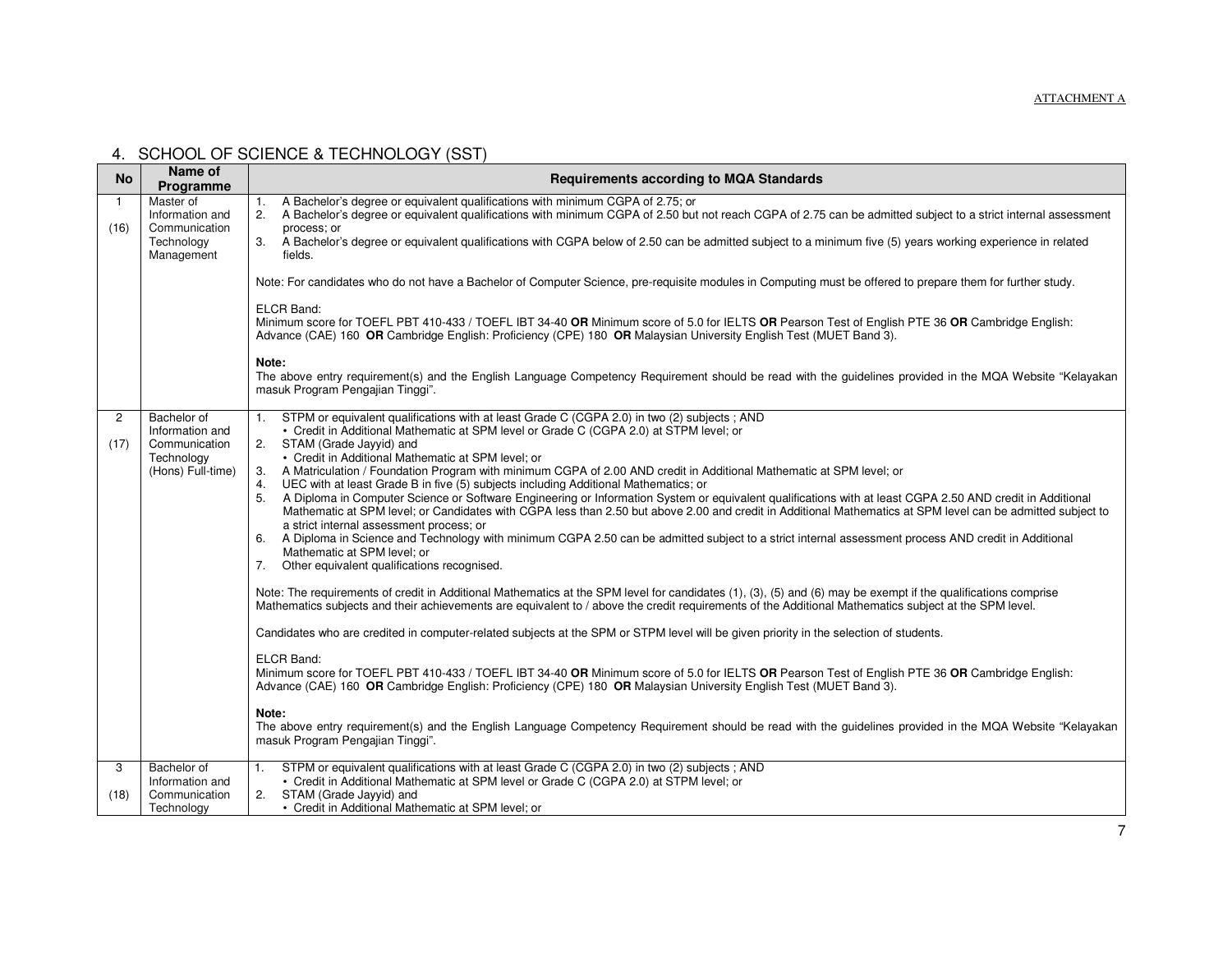|           | (Hons) ODL                                             | 3. A Matriculation / Foundation Program with minimum CGPA of 2.00 AND credit in Additional Mathematic at SPM level; or<br>UEC with at least Grade B in five (5) subjects including Additional Mathematics; or<br>4.<br>5. A Diploma in Computer Science or Software Engineering or Information System or equivalent qualifications with at least CGPA 2.50 AND credit in Additional<br>Mathematic at SPM level; or Candidates with CGPA less than 2.50 but above 2.00 and credit in Additional Mathematics at SPM level can be admitted subject to<br>a strict internal assessment process; or<br>6. A Diploma in Science and Technology with minimum CGPA 2.50 can be admitted subject to a strict internal assessment process AND credit in Additional<br>Mathematic at SPM level; or<br>7. Other equivalent qualifications recognised. |
|-----------|--------------------------------------------------------|-------------------------------------------------------------------------------------------------------------------------------------------------------------------------------------------------------------------------------------------------------------------------------------------------------------------------------------------------------------------------------------------------------------------------------------------------------------------------------------------------------------------------------------------------------------------------------------------------------------------------------------------------------------------------------------------------------------------------------------------------------------------------------------------------------------------------------------------|
|           |                                                        | Note: The requirements of credit in Additional Mathematics at the SPM level for candidates (1), (3), (5) and (6) may be exempt if the qualifications comprise<br>Mathematics subjects and their achievements are equivalent to / above the credit requirements of the Additional Mathematics subject at the SPM level.                                                                                                                                                                                                                                                                                                                                                                                                                                                                                                                    |
|           |                                                        | Candidates who are credited in computer-related subjects at the SPM or STPM level will be given priority in the selection of students.                                                                                                                                                                                                                                                                                                                                                                                                                                                                                                                                                                                                                                                                                                    |
|           |                                                        | <b>ELCR Band:</b><br>Minimum score for TOEFL PBT 410-433 / TOEFL IBT 34-40 OR Minimum score of 5.0 for IELTS OR Pearson Test of English PTE 36 OR Cambridge English:<br>Advance (CAE) 160 OR Cambridge English: Proficiency (CPE) 180 OR Malaysian University English Test (MUET Band 3).                                                                                                                                                                                                                                                                                                                                                                                                                                                                                                                                                 |
|           |                                                        | Note:<br>The above entry requirement(s) and the English Language Competency Requirement should be read with the guidelines provided in the MQA Website "Kelayakan<br>masuk Program Pengajian Tinggi".                                                                                                                                                                                                                                                                                                                                                                                                                                                                                                                                                                                                                                     |
| 4<br>(19) | Bachelor of<br><b>Digital Creative</b><br>Media (Hons) | STPM or equivalent qualifications with at least Grade C (CGPA 2.0) in two (2) subjects; or<br>2.<br>STAM (Grade Jayyid) or<br>3. UEC with at least Grade B in five (5) subjects ; or<br>4. A Matriculation / Foundation Program from any IPTA / IPTS / Institution authorized to offer foundation programs with CGPA 2.00; or<br>5. A Diploma in Creative Multimedia with at least CGPA 2.50 (Candidates with CGPA less than 2.50 but above 2.00 can be admitted subject to a strict internal<br>assessment process); or<br>6. Other equivalent qualifications recognised.                                                                                                                                                                                                                                                                |
|           |                                                        | ELCR Band:<br>Minimum score for TOEFL PBT 410-433 / TOEFL IBT 34-40 OR Minimum score of 5.0 for IELTS OR Pearson Test of English PTE 36 OR Cambridge English:<br>Advance (CAE) 160 OR Cambridge English: Proficiency (CPE) 180 OR Malaysian University English Test (MUET Band 3).                                                                                                                                                                                                                                                                                                                                                                                                                                                                                                                                                        |
|           |                                                        | Note:<br>The above entry requirement(s) and the English Language Competency Requirement should be read with the guidelines provided in the MQA Website "Kelayakan<br>masuk Program Pengajian Tinggi".                                                                                                                                                                                                                                                                                                                                                                                                                                                                                                                                                                                                                                     |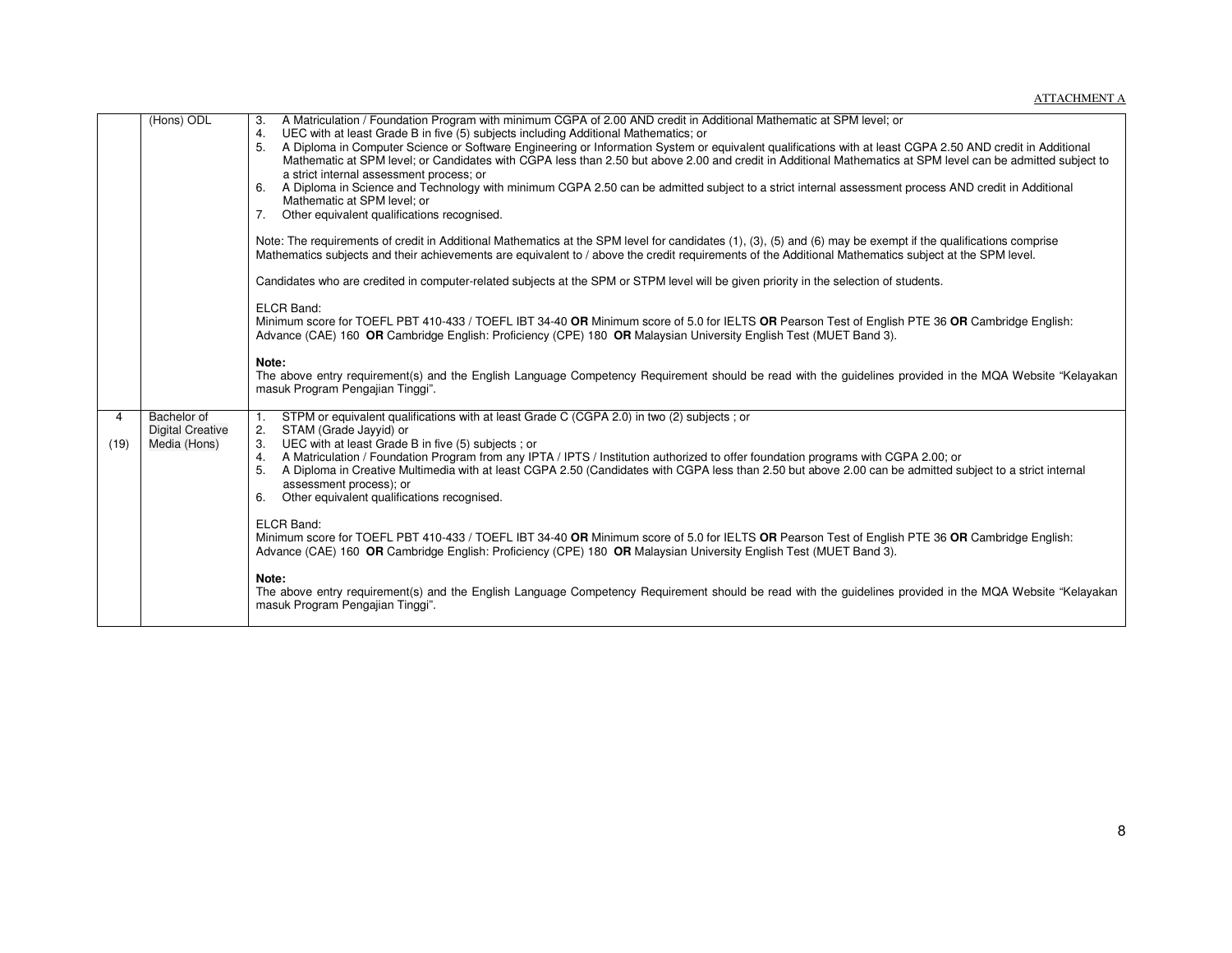#### ATTACHMENT A

#### 5. SCHOOL OF MANAGEMENT (SOM)

| <b>No</b>              | Name of<br>Programme                                | <b>Requirements according to MQA Standards</b>                                                                                                                                                                                                                                                                                                                                                                                                                                                                                                                                                                                         |
|------------------------|-----------------------------------------------------|----------------------------------------------------------------------------------------------------------------------------------------------------------------------------------------------------------------------------------------------------------------------------------------------------------------------------------------------------------------------------------------------------------------------------------------------------------------------------------------------------------------------------------------------------------------------------------------------------------------------------------------|
| (20)                   | Doctor of<br><b>Business</b><br>Administration      | Master's degree (MQF Level 7) as accepted by the Senate of HEP,<br>1.<br>Other equivalent qualifications with Master's degree (MQF Level 7) as accepted by the Senate of HEP.<br>2.                                                                                                                                                                                                                                                                                                                                                                                                                                                    |
|                        |                                                     | Notes:<br>There shall be no direct entry from Bachelor's degree level to Doctoral degree level.<br>a.<br>Candidates with Bachelor's degree qualifications who is registered for Masters programmes, may apply to convert their candidacy to the Doctoral degree<br>b.<br>programmes within ONE (1) year after Master's degree registration, subjected to:<br>i. Having shown competency and capability in conducting research at Doctoral degree level,<br>ii. A strict internal assessment process by HEP,<br>iii. Get approval from the Senate of HEP.<br><b>ELCR Band:</b><br>Minimum score of 6.0 for IELTS OR its equivalent      |
|                        |                                                     | Note:<br>The above entry requirement(s) and the English Language Competency Requirement should be read with the guidelines provided in the MQA Website "Kelayakan<br>masuk Program Pengajian Tinggi".                                                                                                                                                                                                                                                                                                                                                                                                                                  |
| $\overline{c}$<br>(21) | Master in<br>Management                             | Master's degree by Coursework<br>1. A Bachelor's degree (MQF Level 6) with minimum CGPA of 2.50 out of 4.00 or other equivalent qualifications as accepted by the Senate of HEP,<br>2. A Bachelor's degree (MQF Level 6) or equivalent qualifications but did not reach CGPA 2.50 out of 4.00 can be admitted, subject to a minimum five (5) years<br>working experience in related fields.                                                                                                                                                                                                                                            |
|                        |                                                     | <b>ELCR Band:</b><br>Minimum score of 6.0 for IELTS OR its equivalent                                                                                                                                                                                                                                                                                                                                                                                                                                                                                                                                                                  |
|                        |                                                     | Note:<br>The above entry requirement(s) and the English Language Competency Requirement should be read with the guidelines provided in the MQA Website "Kelayakan<br>masuk Program Pengajian Tinggi".                                                                                                                                                                                                                                                                                                                                                                                                                                  |
| 3<br>(22)              | Master of Human<br>Resource<br>Management           | Master's degree by Coursework<br>1. A Bachelor's degree (MQF Level 6) with minimum CGPA of 2.50 out of 4.00 or other equivalent qualifications as accepted by the Senate of HEP,<br>2. A Bachelor's degree (MQF Level 6) or equivalent qualifications but did not reach CGPA 2.50 out of 4.00 can be admitted, subject to a minimum five (5) years<br>working experience in related fields.                                                                                                                                                                                                                                            |
|                        |                                                     | <b>ELCR Band:</b><br>Minimum score of 6.0 for IELTS OR its equivalent                                                                                                                                                                                                                                                                                                                                                                                                                                                                                                                                                                  |
|                        |                                                     | Note:<br>The above entry requirement(s) and the English Language Competency Requirement should be read with the guidelines provided in the MQA Website "Kelayakan<br>masuk Program Pengajian Tinggi".                                                                                                                                                                                                                                                                                                                                                                                                                                  |
| 4<br>(23)              | Master of<br>Science<br>(Management)<br>By Research | Master's Degree by Research<br>1. A Bachelor's degree (MQF Level 6) in business-related fields with a minimum CGPA of 2.75 out of 4.00 or equivalent qualification as accepted by the Senate of<br>HEP; or<br>2. A Bachelor's degree (MQF Level 6) in business-related fields with a minimum CGPA of 2.50 out of 4.00 and did not reach CGPA 2.75 can be admitted, subject to<br>a strict internal assessment process (may include tests, interviews or portfolio), or<br>3. A Bachelor's degree (MQF Level 6) in business-related fields but did not reach CGPA 2.50 out of 4.00 can be admitted, subject to a minimum five (5) years |